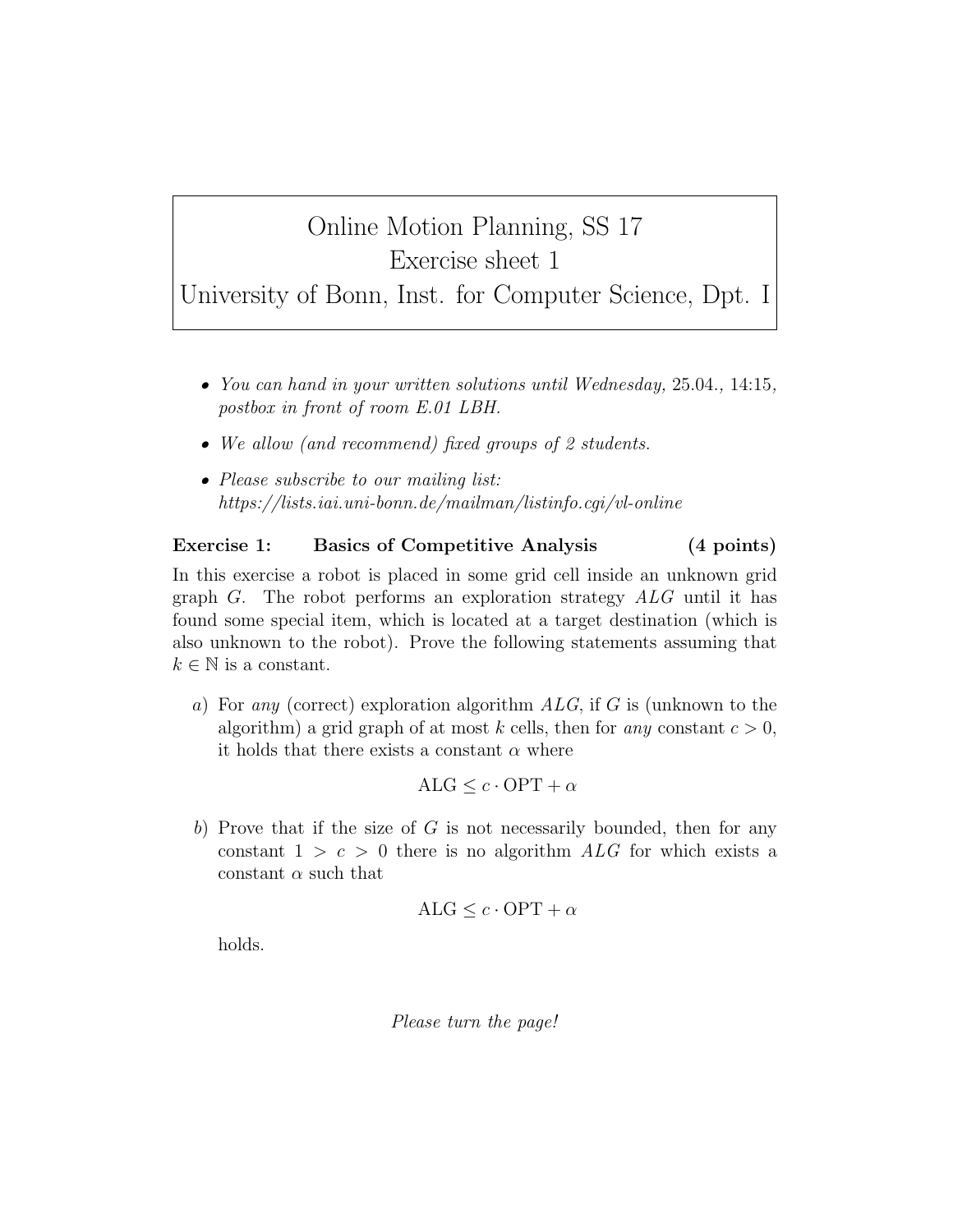## Exercise 2: The MOUSE Algorithm (4 points)

We consider the *MOUSE* Algorithm for finding a destination grid cell inside an unknown grid graph  $G$ . Suppose graph  $G$  is a horizontal corridor consisting of n cells, as shown in Figure 1. Initially, in each cell, the mark used by

|  |  |  | $\cdots$ |  |  |  |  |
|--|--|--|----------|--|--|--|--|

Figure 1: A vertical corridor of length n.

the algorithm points in direction NORTH.

Assuming that the destination grid cell is cell 1, answer the following questions.

- a) How many moves are made by the MOUSE Algorithm before it finds the destination cell, depending on the starting cell i,  $1 < i \leq n$ ? Starting from which cell maximizes this value?
- b) Let  $MOUSE(i)$  denote the number of steps required to find the target, starting from cell  $i$ , as determined in part  $a$ ). Which starting position maximizes the value

$$
\frac{\text{MOUSE}(i)}{\text{OPT}(i)}
$$

where  $\text{OPT}(i)$  denotes the number of steps required by an optimal offline strategy  $OPT$ , starting in cell i.